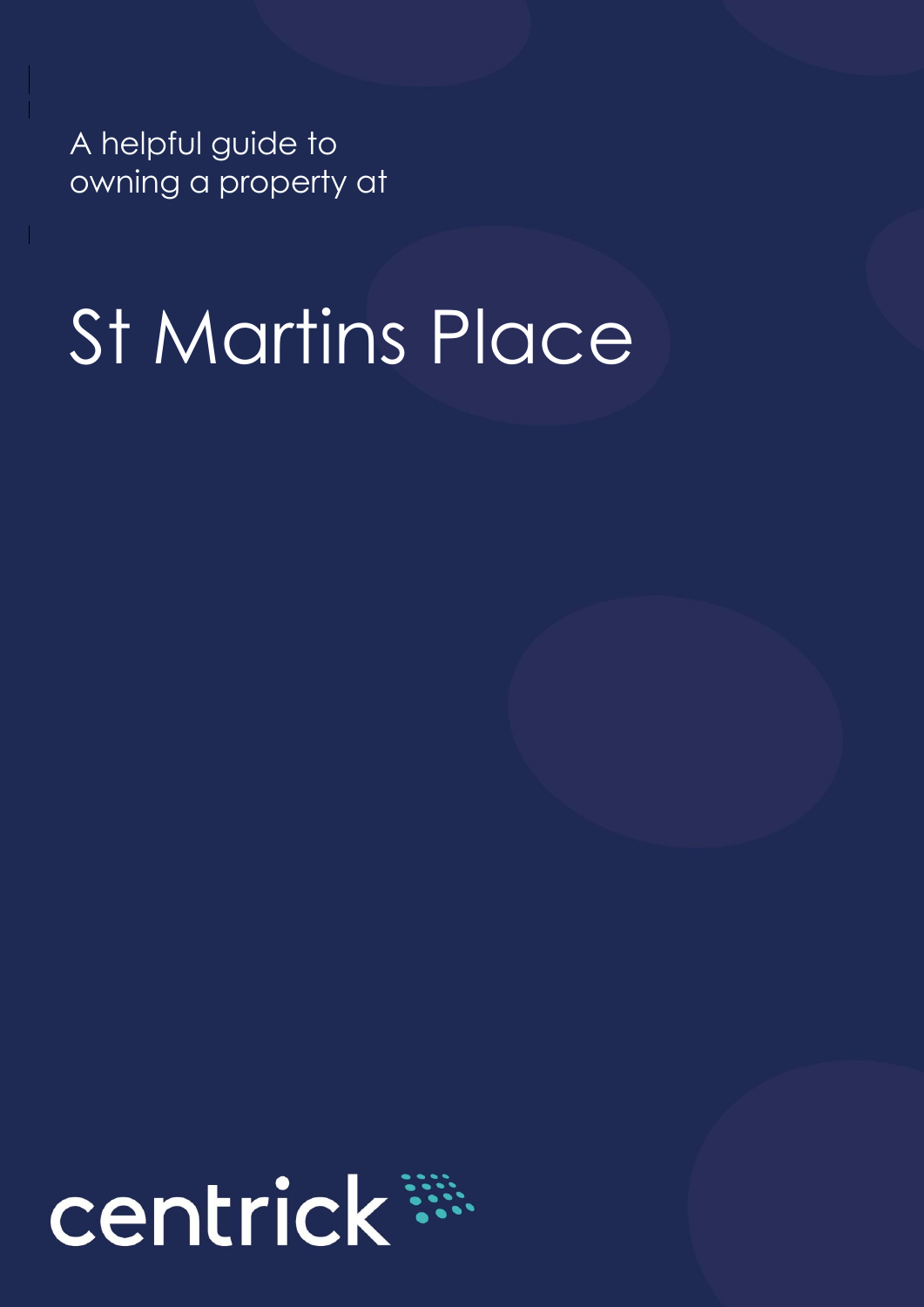## **WELCOME TO ST MARTINS PLACE**

**Congratulations on your purchase at St Martins Place, Centrick would like to welcome you to the development. Our aim is to ensure owning your apartment is a hassle free and enjoyable experience.**

We have put this guide together to help you understand what we, as your Managing Agent, are here to do, how to contact us, and how we can help you get the best out of your apartment.

### Centrick – What we are all about

Centrick is a Midlands-based property group, managing client assets across the country with offices in Central Birmingham, Nottingham, Solihull, and London.

Established in 2005 and ARMA (Association of Residential Managing Agents) regulated, our clients trust us to look after their interests and more importantly their homes. We hope to build excellent long-term relationships with all our clients.

Our headquarters are in Birmingham City Centre where a dedicated team will be on hand to assist with any queries. Plus, while the core office-based support is here, your Property Manager will regularly visit your development. We have mobile property inspectors out on the road every day of the week to ensure that our developments are always well maintained, as we take a proactive approach to your property management.

Our goal is to provide you with great service because we are passionate about what we do and promise to always give you honest and helpful advice. We do this by finding out what you expect from us and working long and hard to deliver results. We will also respond quickly to all your enquiries and will really listen to what you want, we value your feedback and take it onboard.

We tailor our service programs to suit the individual requirements of each client and property, taking a proactive approach to asset management in every development. Our goal is to not only maintain but enhance property value wherever possible.

### **Who to contact**

- **Maintenance & General queries** For any maintenance issues regarding the communal areas please raise a request using **mycentrick** or visit the Resident Support Assistants on the front desk, who will be more than happy to help with any query.
- **Service Charge queries** If you wish to discuss your service charge account you can raise a request via **mycentrick** or speak to our accounts team on 03330 124 125 (option 2) or by emailing **[accounts@centrick.co.uk.](mailto:accounts@centrick.co.uk)**

Please note we cannot take payments over the phone – if you wish to make a payment for service charge, please do so via bank transfer or **mycentrick**.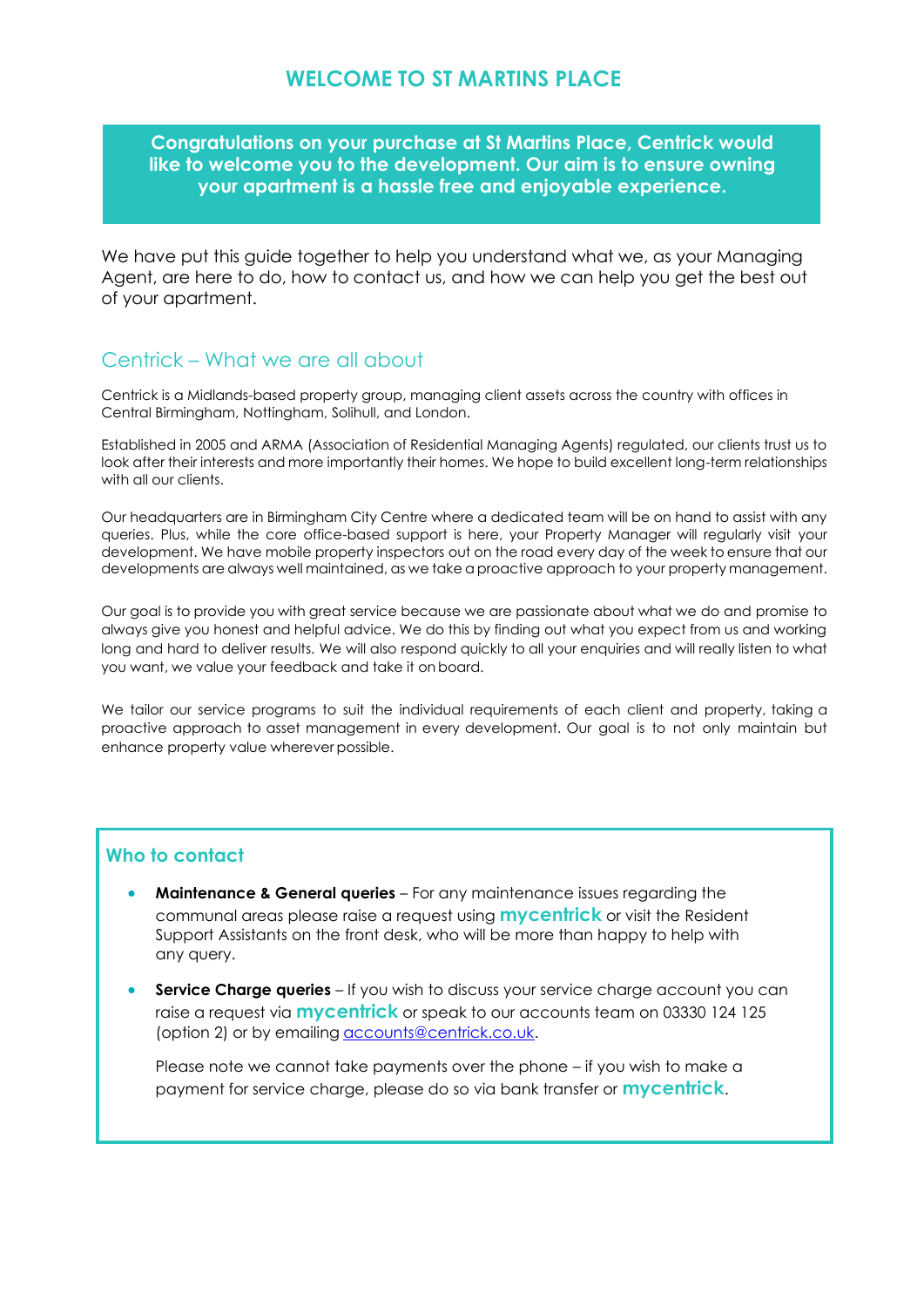# mycentrick \*\*\*





**With mycentrick, you'll truly feel part of the neighbourhood and be able to do all the below, directly from your laptop, phone, or tablet**

- **Report maintenance issues**
- **Receive instant notifications**
- **Receive important building updates**
- **Communicate easily with your building management team**
- **View and pay your service charge (leaseholders)**
- **Update your contact and address details**

**Don't miss out and ensure you sign up to mycentrick today! If you can't scan the code, simply visit centrick.co.uk/mycentrick-portal and follow the instructions on screen**

# General Information for your property at St Martins Place

### **Refuse Stores**

The bin store is located within the car park. Large bulky items will not be collected from the bin store as part of the normal daily collection; it is the resident's responsibility to make arrangements for their removal. Please call the Birmingham City Council to discuss collection on 0121 303 1112.

### **Cycle Storage**

There are 4 cycle storage areas all located in the car park, please speak with the Resident Service Assistants for access arrangements.

### **Parking**

The car park at St Martins Place operates by a permit system. If you would like to enquire into purchasing a permit, please visit the front desk and speak to one of the Resident Services Assistants. Once a permit has been purchased you will be allocated a parking bay to use, and your registration plate will be added to the automatic number plate recognition system (ANPR). The car park will be managed using ANPR cameras, which will recognise your vehicle registration as an authorised permit holder upon entry. Should you park your vehicle in the car park without a valid permit, a fine will be issued by the car park management company to the registered owner of the vehicle. Please note there is no visitor parking at the development.

### **Fire Safety Procedures**

You will note that we have displayed fire action notices in the communal areas of the development, and this clearly states what to do in the event of a fire. If you require further clarification on the fire safety procedures, please speak to the front desk or contact Centrick's office's via **mycentrick,** or by calling 03330 124 125 (opt 1).

### **Meter Readings**

Your electric and water meters are located inside the apartment and can be found in the hallway utility cupboard. Please be advised these are smart meters and will not require you to submit readings to your supplier, although we do strongly recommend that meter readings are taken on move in/out to ensure a smooth billing transition.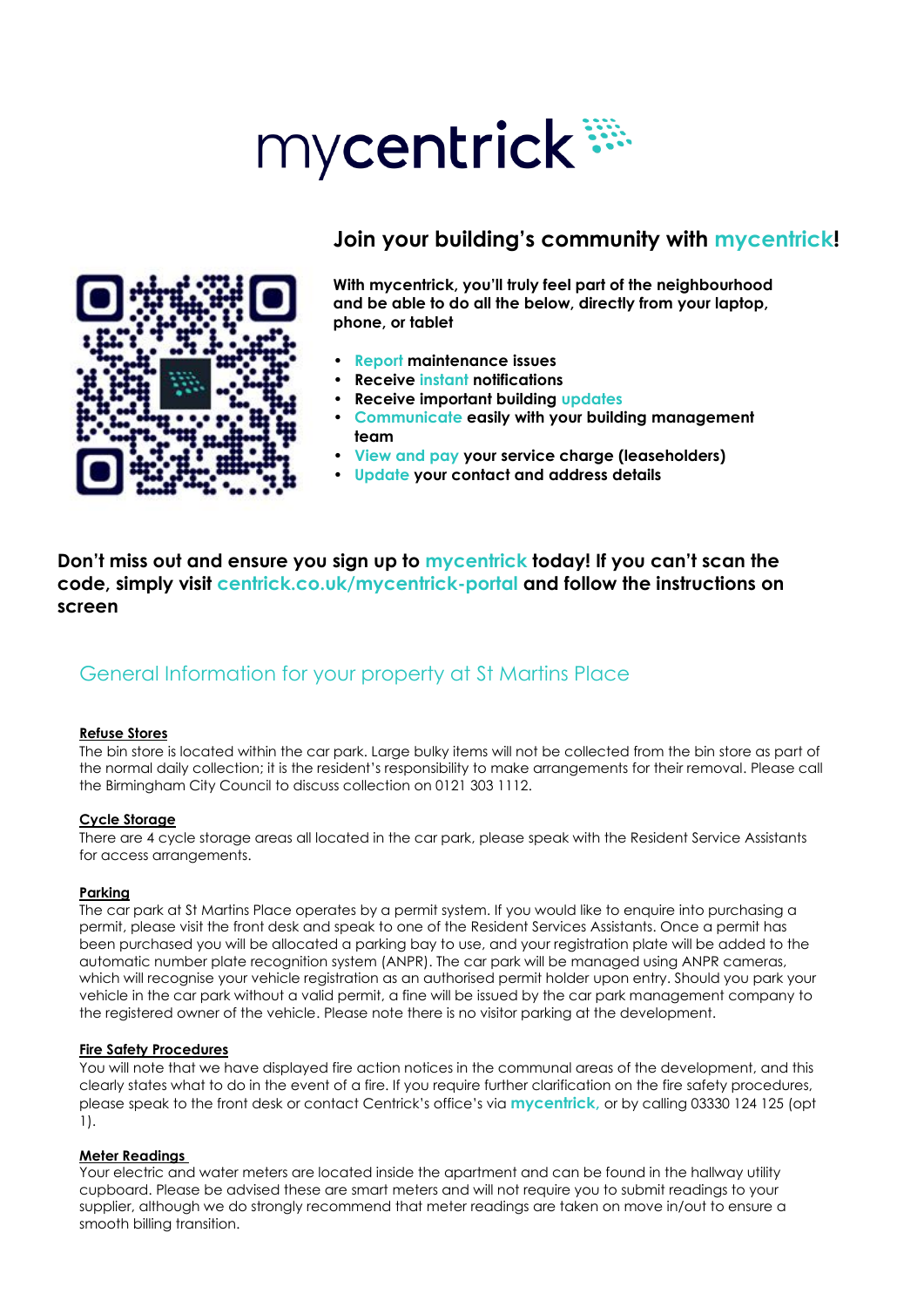## Service charge – What you pay for

The service charge you pay covers your share of the cost of maintaining the building and development in which your property is situated. Specific details of your service charges can be found in your lease; your solicitor may have explained these to you in more detail. However, if you need any clarification, your Property Manager will be happy to answer any queries that you have.

The service charge budget covers all the costs associated with looking after the communal areas of the building e.g., maintenance, electricity, cleaning, gardening, plant and machinery, buildings insurance, contribution to sinking fund (subject to the lease allowing to do so).

Service charge amounts can vary from year to year, based on predicted expenditure. Most leases allow for the service charge to be collected in advance, repaying any surplus, or collecting any shortfall from the Leaseholders at the end of the financial year.

# Our Responsibilities – What Centrick do at St Martins Place

As the nominated Managing Agent, Centrick is obliged to adhere to the terms prescribed in the lease document signed by all lessees when purchasing their property.

The list below shows you the main services carried out by Centrick at St Martins Place.

**Cleaning** – Cleaning is completed by an external contractor, who will attend to clean all the communal areas of the development daily, working from a site specification.

**Caretaker Maintenance** – Caretaker maintenance is completed by an external contractor, who will complete routine checks of the emergency lighting, smoke vents and grounds.

**Window Cleaning** – All windows at the development will be cleaned outside on a quarterly basis throughout the year.

**Passenger Lift** – We provide a service contract to maintain the passenger lifts in the building.

**Electricity** – We will ensure all electricity bills for the communal areas are received and paid on time. Our electricity brokers will find the best tariff available to the estate and ensure the contract is renewed when required to avoid any out of contract charges.

**Insurance –** This covers the total building insurance cover for the entire development, as per the terms of your lease. Please note this will not cover the contents inside your specific property.

**Pest Control** – Centrick will set up service contracts to ensure the effective treatment for any pest related issues within the communal areas.

**Fire Alarm Testing** – We will organise statutory testing on the fire alarm system, automatically operating smoke vents systems (AOV), emergency lighting and dry risers.

**Sinking Fund** – This is a provision to be set aside for future replacement of mechanical equipment, major repairs to the communal areas and other major items of expenditure, such as internal and external redecorations of the common parts.

**Duty Manager** – The front desk, which is located within the main entrance of the building is manned 24/7 by our experienced team of Resident Services Assistants, who are happy to assist with any queries during or out of hours.

**Audit Fees** – Centrick ensure that all our finances are in order and are accounted for to show clarity and transparency. The accounts are externally certified.

**Apartment Sprinkler System –** Centrick will organise statutory testing of the sprinkler system, which will include an annual test of the sprinklers within your apartments. Access to your apartment will be required and will be arranged directly with residents via the Resident Support Assistants.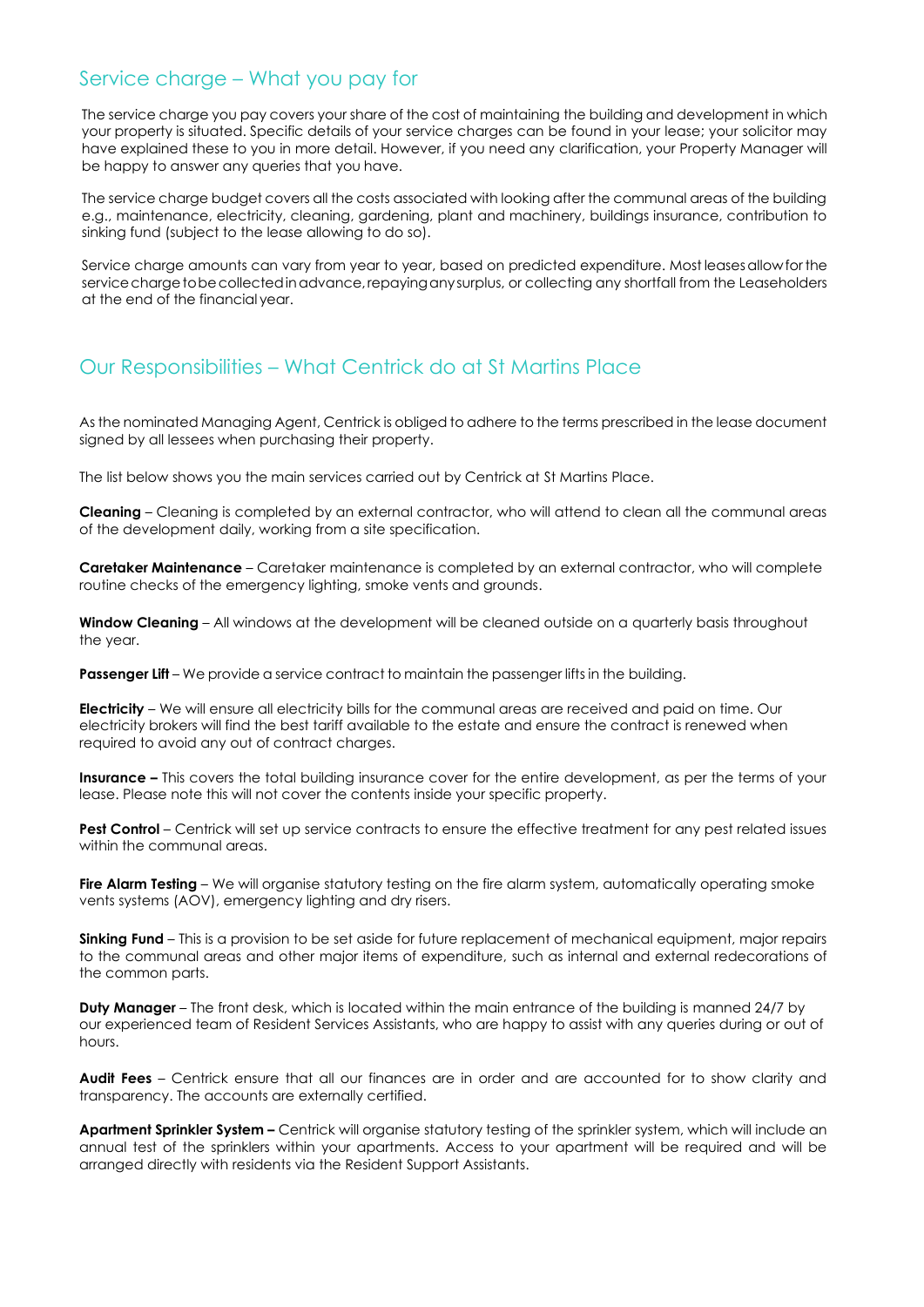### St Martins Place – Resident Building Services

There are several exciting amenities spaces which have been designed specifically for residents use which offer a great place for residents to meet their neighbours and helps build your very own community here at St Martins Place. For more information on how to book and access these areas please speak to the Resident Support Assistants on the front desk.

### **GYMNASIUM CINEMA**



The Gym is located on the ground floor next to the reception. As part of the resident's induction, you will be asked to sign a gym disclaimer form. Once complete, this will then allow your fob to access the gym.



The Cinema is located on the ground floor past the reception. To use this facility, you must book a time slot at the front desk. Whereby they will programme your fob to grant you access for your allocated time.



The Wi-fi Lounge is located on the ground floor next to the reception. This area acts as both a collaborative working space and meeting area with a relaxing atmosphere and a great social space to engage with all residents.

### **WI-FI LOUNGE RESIDENT SERVICE ASSISTANTS**



The Resident Service Assistants are based at the main reception and will be more than happy to assist with any queries you may have about the building.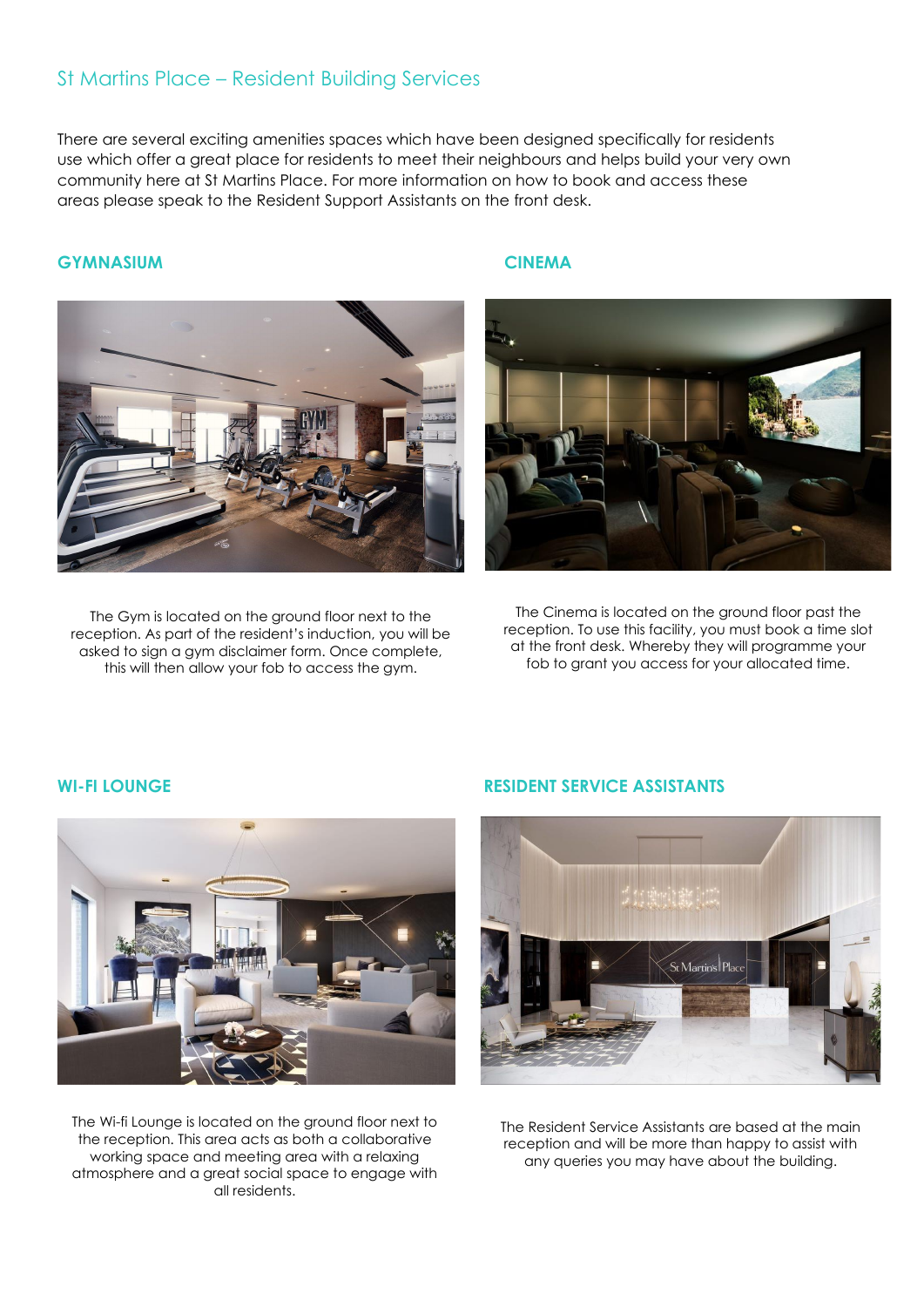# Accessing the building and your apartment

The Salto access control system in place at St Martins Place is a state-of-the-art wire-free and keyless electronic access solution.

The fobs provided will grant residents access to the building and any communal amenity spaces, it even provides access to the resident's apartment. Each fob is programmed specifically for each resident based on their needs and requirements; the programming for which will be undertaken during the resident introduction sessions held on site.

Should residents have any issues accessing any part of the building with their fob please speak to the Resident Support Assistants on the front desk.

Please also note access to the gym and cinema will only be granted once the necessary forms have been completed with the front desk team.



### Professional Bodies

Centrick is registered with and/or regulated by the following professional bodies:

- **1. ARMA (Association of Residential Managing Agents)**
- **2. ARLA (Association of ResidentialLetting Agents)**
- **3. NAEA (National Association of Estate Agents)**
- **4. NALS (National Approved Letting Scheme)**
- **5. The Property Ombudsman**
- **6. SAFE Agent**

### **ARMA**

We follow the ARMA guidelines and are constantly updated by ARMA of new regulations.

### **ARMA's Standards**

All members endorse, accept, and undertake to comply with the RICS code of practice "Service Charge Residential Management Code".